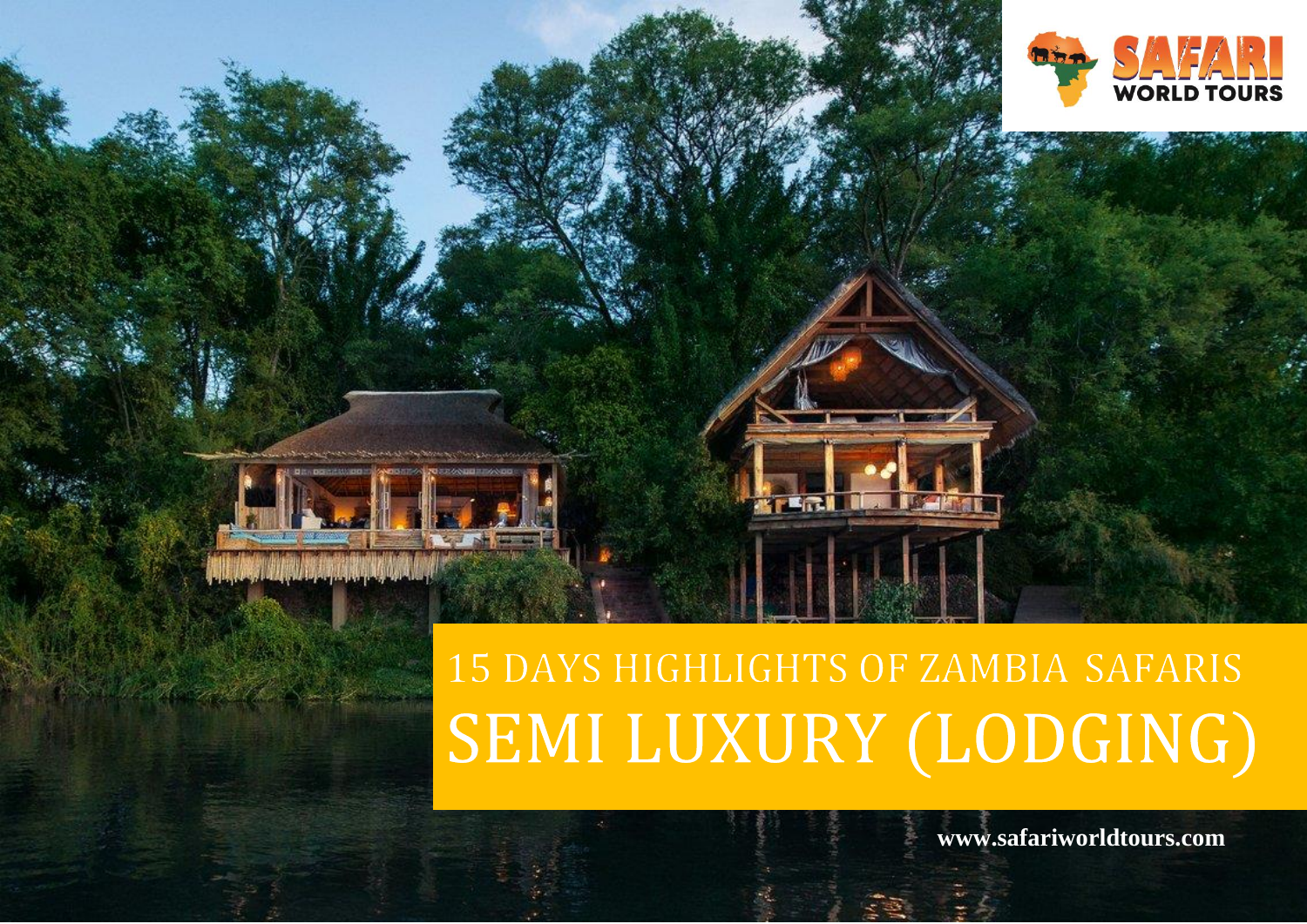

# TOUR DETAILS:

This 15 Day highlight to Explore Zambia's unspoiled landscapes, abundance of wildlife and natural wonders, far off the beaten path. Start at South Luangwa National Park, staying in a remote camp only accessible on foot. Then, head to North Luangwa, where there are no permanent camps and only a handful of walking safari operators. Next, it's Lower Zambezi National Park, which offers stunning riverside scenery. Your Zambia tour ends at Victoria Falls, where you'll stay on a private island. This is the real Zambia.

# TOUR HIGHLIGHTS:

- Vast, unspoiled South Luangwa is Zambia's premier safari park, one of the greatest wildlife sanctuaries in the world. The Luangwa River is the most intact river system in Africa and the park's lifeblood.
- Dense concentrations of animals congregate around its oxbow lagoons, including hippo, elephant and buffalo. The walking safari originated here, and guiding is superb.
- Lower Zambezi National Park offers spectacular opportunities to get close to game wandering in and out of the Zambezi channels.
- Creating a massive wildlife sanctuary along 90 miles of riverine environment







**www.safariworldtours.com info@safariworldtours.com +264 81 8211 521**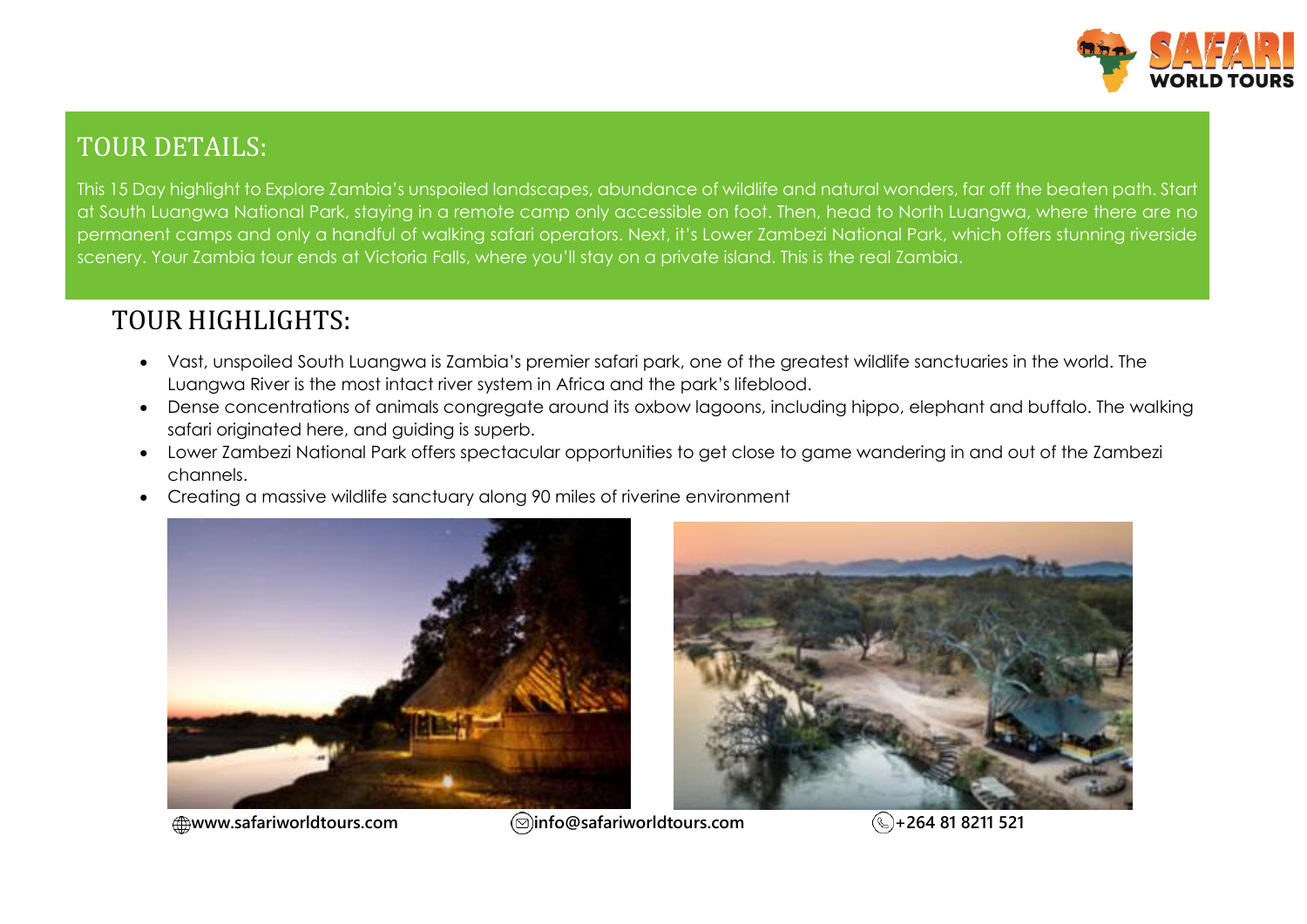

## TRIP FACTS:

| <b>DESTINATIONS</b>                | <b>ACCOMMODATION</b> | <b>NIGHTS</b> | <b>MEALS</b> |
|------------------------------------|----------------------|---------------|--------------|
| <b>South Luangwa National Park</b> | Kafunta River Lodge  | 3 Nights      | <b>DBB</b>   |
| South Luangwa National Park        | Chikoko Tree Camp    | 2 Nights      | <b>DBB</b>   |
| <b>North Luangwa National Park</b> | Mwaleshi Camp        | 3 Nights      | <b>DBB</b>   |
| Lower Zambezi                      | Old Mondoro Camp     | 3 Nights      | DBB          |
| Livingstone                        | Islands Of Siankaba  | 3 Nights      | <b>DBB</b>   |

# ITINERARY (DAY BY DAY):

## DAY 1: MFUWE AIRPORT TO SOUTH LUANGWA NATIONAL PARK (39.3 KM)

#### **Accommodation: Kafunta River Lodge**

Guest will be picked up at Mfuwe airport by a driver from Mfuwe Lodge and drive for 25 minutes through the local village, over the Luangwa Bridge and into the park. You will see wildlife as soon as you near the bridge so be sure to keep your binoculars handy! Mfuwe is a charming and unique lodge situated in the South Luangwa National Park. The northern and southern Luangwa National Parks contain some of the most breath-taking and untouched wilderness in Africa. As a result of this and the parks' successful antipoaching campaigns, the area has developed into a world-renowned wildlife haven. The South Luangwa National Park is renowned for its walking safari, which allows visitors to view elephant, hippo and even lion close-up under the supervision of professional and knowledgeable armed guides.

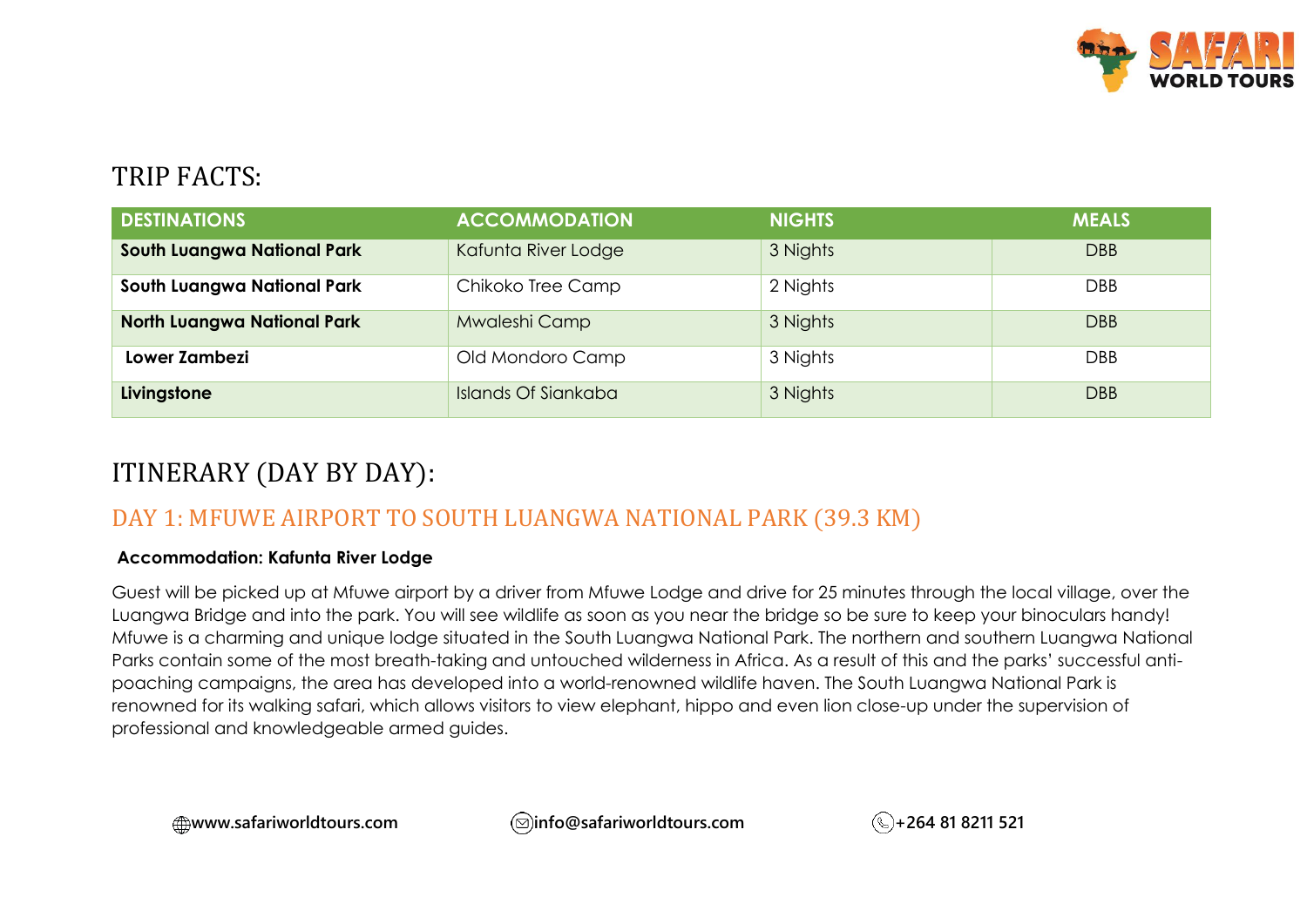

## 2: SOUTH LUANGWA NATIONAL PARK

#### **Accommodation: Kafunta River Lodge**

This Morning Guest will have breakfast and go on a Game drive and will be back before lunch and in the afternoon go on a walk. Wildlife includes hippo, crocodile and over 400 species of birds, elephant and large herds of buffalo. Thornicroft's giraffe and Cookson's wildebeest can be spotted plus healthy populations of wild dog.

## DAY 3: SOUTH LUANGWA NATIONAL PARK

#### **Accommodation: Tafika Camp**

Guest will have breakfast and go on a morning game drive and be back around lunch and again go on an afternoon game drive.

#### **Overnight: Tafika Camp**

Tafika Camp is situated in the northern part of the Nsefu Sector of the South Luangwa National Park in Zambia. It is the base camp for Remote Africa Safaris, a family-run safari operation with a collection of four extremely high-quality safari camps. Tafika provides amazing views of the river offering a wonderful place to relax when not enjoying walking safaris, cycling trails, microlighting, or day & night game drives.

## DAY 4: South Luangwa National Park

#### **Accommodation: Chikoko Tree Camp**

Guest will have breakfast and drive through the park to Three River Camp, set at the confluence of the Luangwa, Kapamba and Lusangazi Rivers. The stylish tents lay under shady sausage trees and face either the Luangwa River or the game-rich lagoon. Each tent has its own wooden deck with comfy chairs to enjoy the surrounding vistas, en-suite bathrooms include indoor and outdoor showers, double sinks and flushing toilets. Here you will be able to go on game drives and walks and you have two nights here.

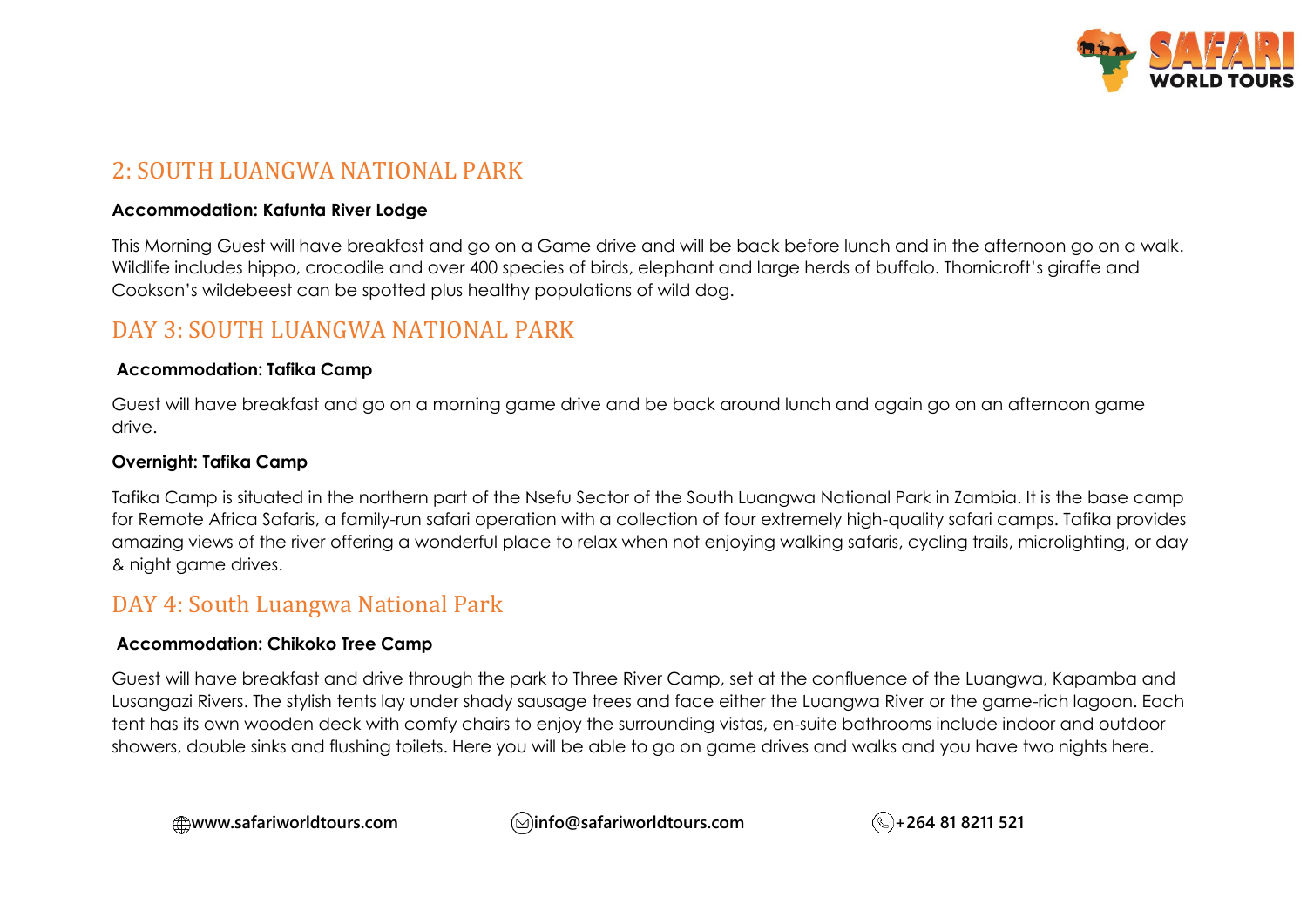

## DAY 5: SOUTH LUANGWA NATIONAL PARK

#### **Accommodation: Chikoko Tree Camp**

Guest will have a nice breakfast and go on a morning walk and in the afternoon on a game drive.

Overnight: Chikoko Tree Camp

Chikoko Tree Camp features twin chalet accommodations situated in the surrounding canopy of trees. The elevated accommodations offer magnificent views of the surrounding area as well as the activities of the local wildlife.

## DAY 6: SOUTH LUANGWA NP TO NORTH LUANGWA NP (5 H 24 MIN (273.2 KM)

#### **Accommodation: Mwaleshi Camp**

Guest will have the have breakfast drive out of South Luangwa, you'll head up to North Luangwa via a private transfer. You'll stay at Mwaleshi Camp; a semi-permanent, seasonal camp tucked away on a bend of the Mwaleshi River, combining effortlessly into the natural environment. Your simple thatched chalet is made from all-natural materials, from which you can like lovely views of the Zambian bush

## DAY 7: NORTH LUANGWA NATIONAL PARK

#### **Accommodation: Mwaleshi Camp, North Luangwa National Park / Similar**

This Morning Guest will have breakfast and go on a Game drive and will be back before lunch and in the afternoon go on a walk. North Luangwa is truly off the beaten path, although the park has been declared as a wilderness area, it is not open to the public and there are no permanent lodges here. Therefore, the only way to explore this unspoiled wildlife haven is via a walking safari with a permitted safari tour operator. You'll head out into the bush with an expert guide, watching hippos congregate at the river and enjoying the tranquillity of having a park practically to yourself.

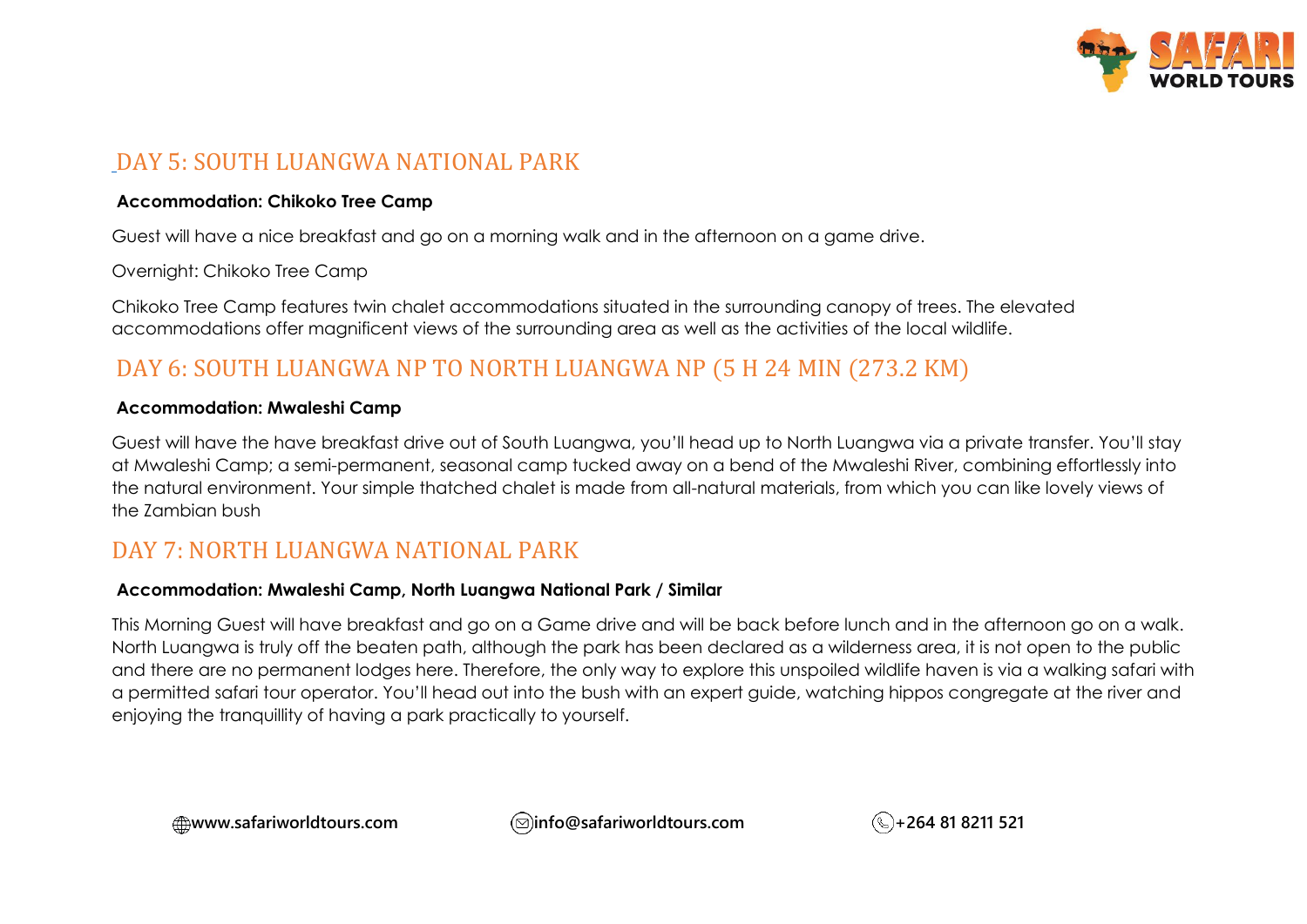

## DAY 8: NORTH LUANGWA NATIONAL PARK

Guest will have breakfast and go on a morning game drive and be back around lunch and again go on an afternoon game drive.

#### **Overnight: Mwaleshi Camp**

Set on a scenic bend of the Mwaleshi River, this camp is a truly special place – unlike any other in Zambia. With just four thatched chalets built entirely of natural materials with en suite bathrooms and and uninterrupted views of the river, Mwaleshi offers you a genuine feeling of solitude and seclusion.

Located in an area of pristine wilderness where there are few roads, game viewing is excellent! Buffalo and lion roam in vast numbers whilst life in camp is comfortable yet refreshingly simple.

## DAY 9: NORTH LUANGWA NATIONAL PARK TO LOWER ZAMBEZI (695.2 KM)

#### **Accommodation: Old Mondoro Camp**

This Morning Guest will have breakfast and Enjoy the Zambezi River on your doorstep with canoe safaris, checking out of Mwaleshi, you'll take a private transfer to the airport, which is also a game drive as you'll be passing wildlife along the way. Your next safari stop is Lower Zambezi National Park, where you'll be staying at the private and immersive Old Mondoro Camp, which is comprised of just five chalets featuring outdoor bathtubs overlooking the Zambezi River. There's also the famous "loo with a view," an outdoor toilet with spectacular views of the Zambezi.

## DAY 10: LOWER ZAMBEZI NATIONAL PARK

#### **Accommodation: Old Mondoro Camp**

This day don't miss the chance to explore the Lower Zambezi region on foot as part of an intrepid walking safari. Once you leave the safety of the vehicle, everything changes, and you'll be treated to wildlife watching and safari experience you can't get from the backseat of a jeep. Discover the tiny lizards and insects which also call the park home, learn about plant life and ecosystems, then examine tracks and scat to understand how rangers track wildlife.

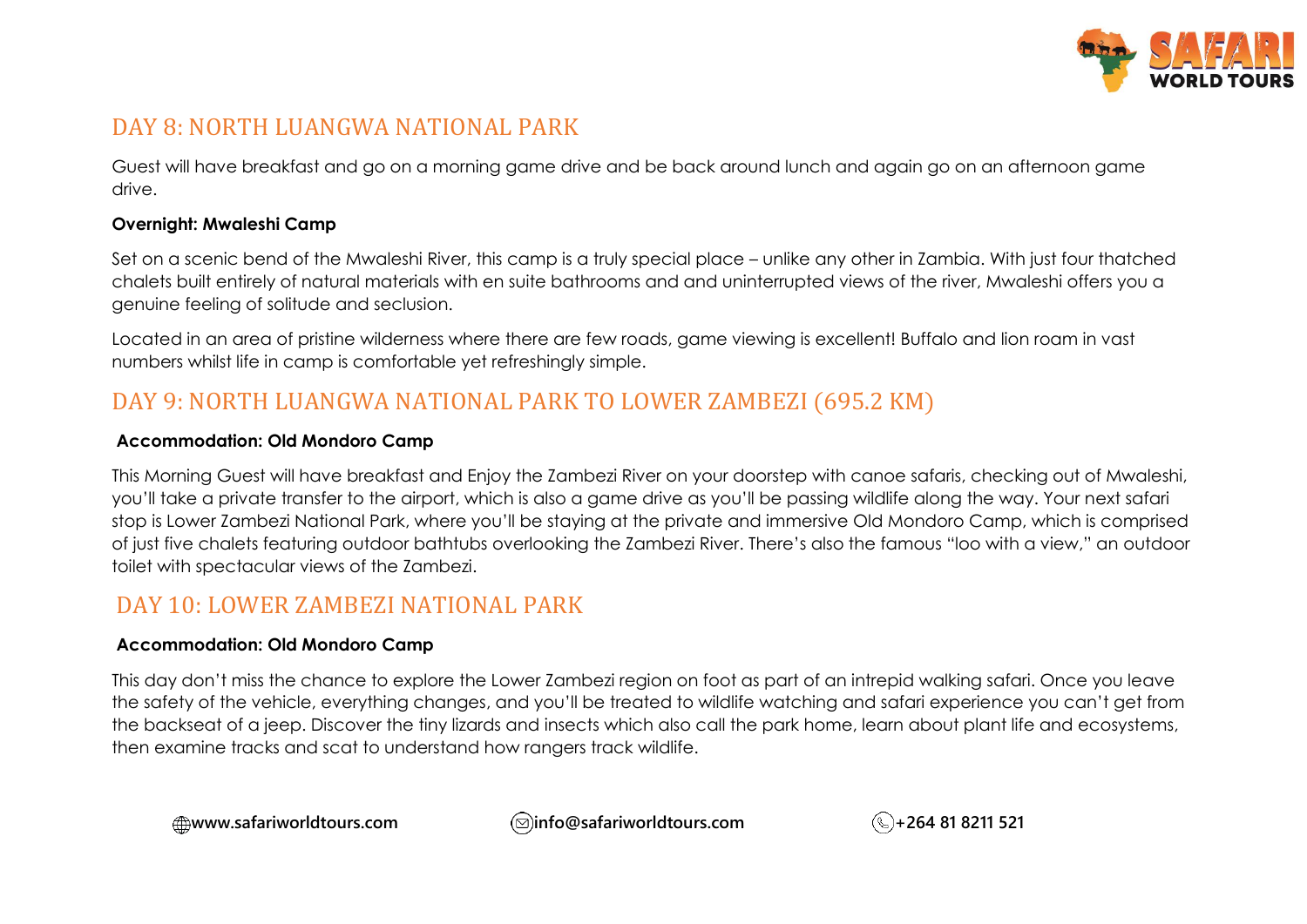

## DAY 11: LOWER ZAMBEZI NATIONAL PARK

#### **Accommodation: Old Mondoro Camp, Lower Zambezi / Similar**

Guest will have breakfast and go on a morning game drive and be back around lunch and again go on an afternoon game drive. As well as game drives and walking safaris, the Lower Zambezi can also be explored by boat with plenty of river activities available. Enjoy a canoe safari, drifting down the river's currents with the hippos and crocs to see wildlife come to drink at the water's edge. Pack a picnic and head to the beautiful Chongwe Falls for a lunch with a view. Or visit a local Goba village to learn about the region's culture, as well as the amazing work done by Conservation Lower Zambezi.

#### **Overnight: Old Mondoro Camp**

Old Mondoro is set in a grove of Acacia trees that tower above the massive elephant bulls that seem to be constantly feeding on them. On the banks of the Zambezi River in the Lower Zambezi National Park some 35 km downstream from Chiawa Camp this is a beautiful and remote site overlooking a maze of hippo-inhabited islands and channels. With only 5 rooms, 10 beds, Old Mondoro is the Lower Zambezi's most intimate and private safari camp.

Old Mondoro's setting is exquisite, one of the few safari camps with views in all directions, from one's chair – to the south the spectacular Zambezi river and its islands sprinkled with wildlife, swivel around to face north and see beautiful woodland full of towering trees dwarfing the impalas, waterbuck, buffalo and elephants. A fun addition is Old Mondoro's outdoor "loo with a view" overlooking the Zambezi and its wildlife.

If you wish to be truly immersed in nature but with all the comforts then look no further than Old Mondoro.

## DAY 12: LOWER ZAMBEZI TO LIVINGSTONE (VICTORIA FALLS) (658.1 KM)

#### **Accommodation: Islands Of Siankaba Lodge, Livingstone (Victoria Falls) / Similar**

Guest will be transferred to to the hotel in Livingstone, and around 16:00 guest will go on an African Queen Sunset Cruise on the Zambezi, including transfers, snacks & local beverages. Livingstone (Victoria Falls) Located near the Zambezi River in southwestern Zambia, the bustling town of Livingstone is famous as the home of the magnificent Victoria Falls. One of the original natural wonders of the world, the World Heritage Site is known locally as 'The Smoke that Thunders'. This spectacle is accessible from both Zambia and Zimbabwe and is an ideal place to combine game viewing and water sports.

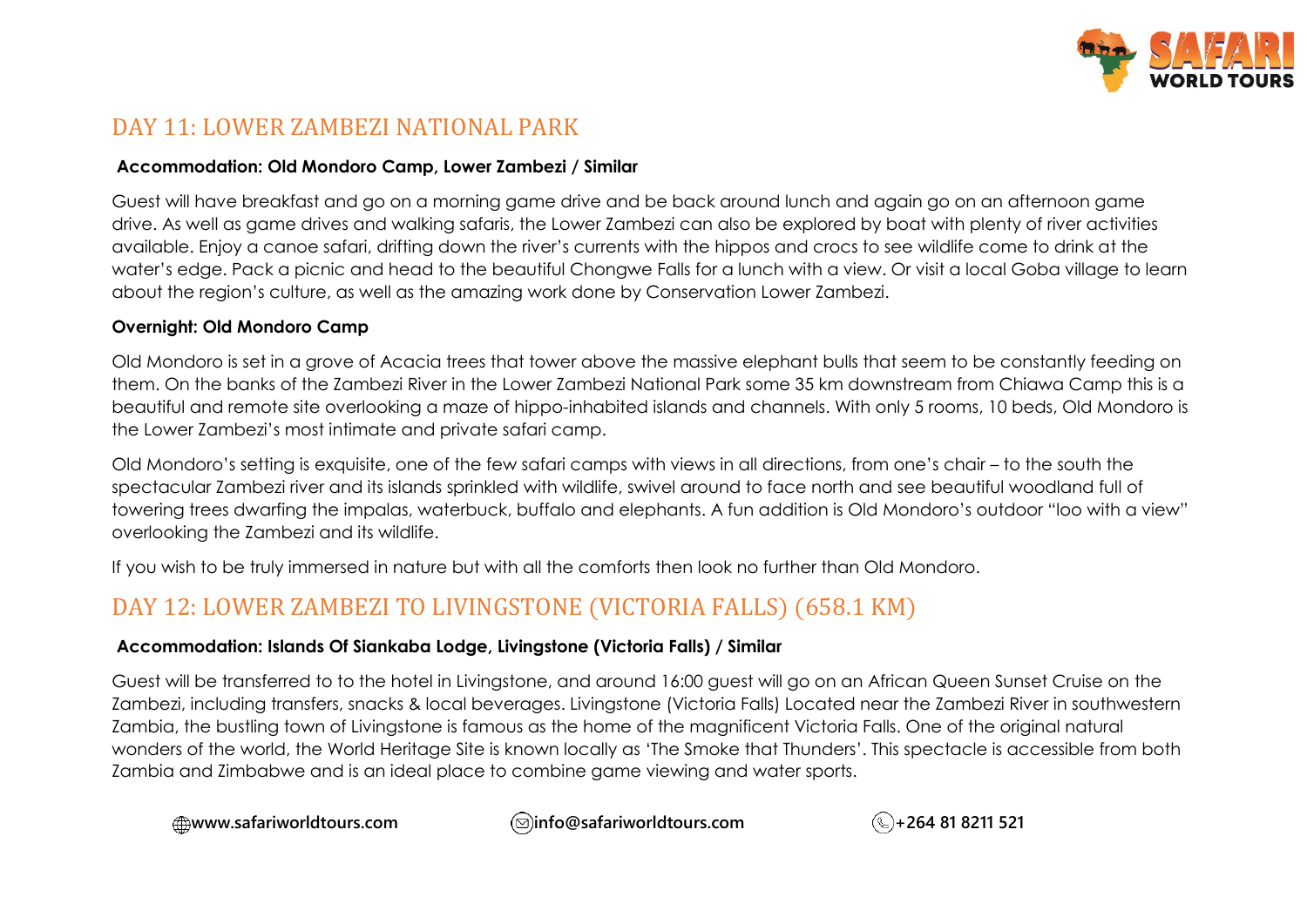

## DAY 13: LIVINGSTONE (VICTORIA FALLS)

#### **Accommodation: Islands Of Siankaba Lodge**

Guest will have breakfast and go on a guided tour of the falls on the Zambian side (you also have Unlimited access to the Eastern Cataract of The Falls and park fees). A choice of an Elephant Back Safari OR a 15-minute Flight of Angels over The Victoria Falls.

## DAY 14: LIVINGSTONE (VICTORIA FALLS)

Guest will have breakfast and go on a morning game drive and be back around lunch and again go on an afternoon game drive. Victoria Falls is the largest waterfall in the world (with a height of 108 metres and a width of 1,708 metres), a UNESCO World Heritage site and one of the Seven Natural Wonders of the World. Enjoy the falls with a white-water rafting trip, a helicopter flight over the falls for spectacular views, or a thrilling swim in the Devil's Pool, a natural infinity pool right on the edge of the falls.

#### **Overnight: Islands Of Siankaba Lodge**

The Islands of Siankaba luxury lodge is located on two private islands in the middle of the mighty Zambezi River situated between the 'Seventh Wonder of the Natural World', the magnificent Victoria Falls, and the world famous Chobe National Park. This lodge has been developed as a luxurious retreat with outstanding cuisine and exceptional levels of personal service to exclusively sleep just fourteen guests. Each of Siankaba's seven secluded chalets have been uniquely designed to maximize comfort and privacy whilst offering spectacular views of the Zambezi River. The unique feature of the lodge is the series of walkways and bridges that link the two islands together. The quirky design incorporates the use of natural materials that blend in with the feel of the surrounding bush while taking full advantage of the beauty of the riverine setting. The Islands of Siankaba is the perfect retreat for discerning travelers who wish to witness the wonderful Victoria Falls yet also escape the crowds and enjoy being in an area of natural beauty with quiet, unspoiled surroundings.

In-house activities offered by the camp include a trip to either the Zambian or Zimbabwean side of the Falls per stay and curio marketing shopping at top of the Falls, Sundowner cruises, Fishing (catch and release), Mokoro trips, Guided Nature Trail walk, Picnic Island Lunches, Cultural Tour of Local villages on foot or bamboo bike or a visit to a community nursery school.

Islands has a wonderful team of staff, most of whom are from the nearby village, and have been with the lodge from when it was first built.